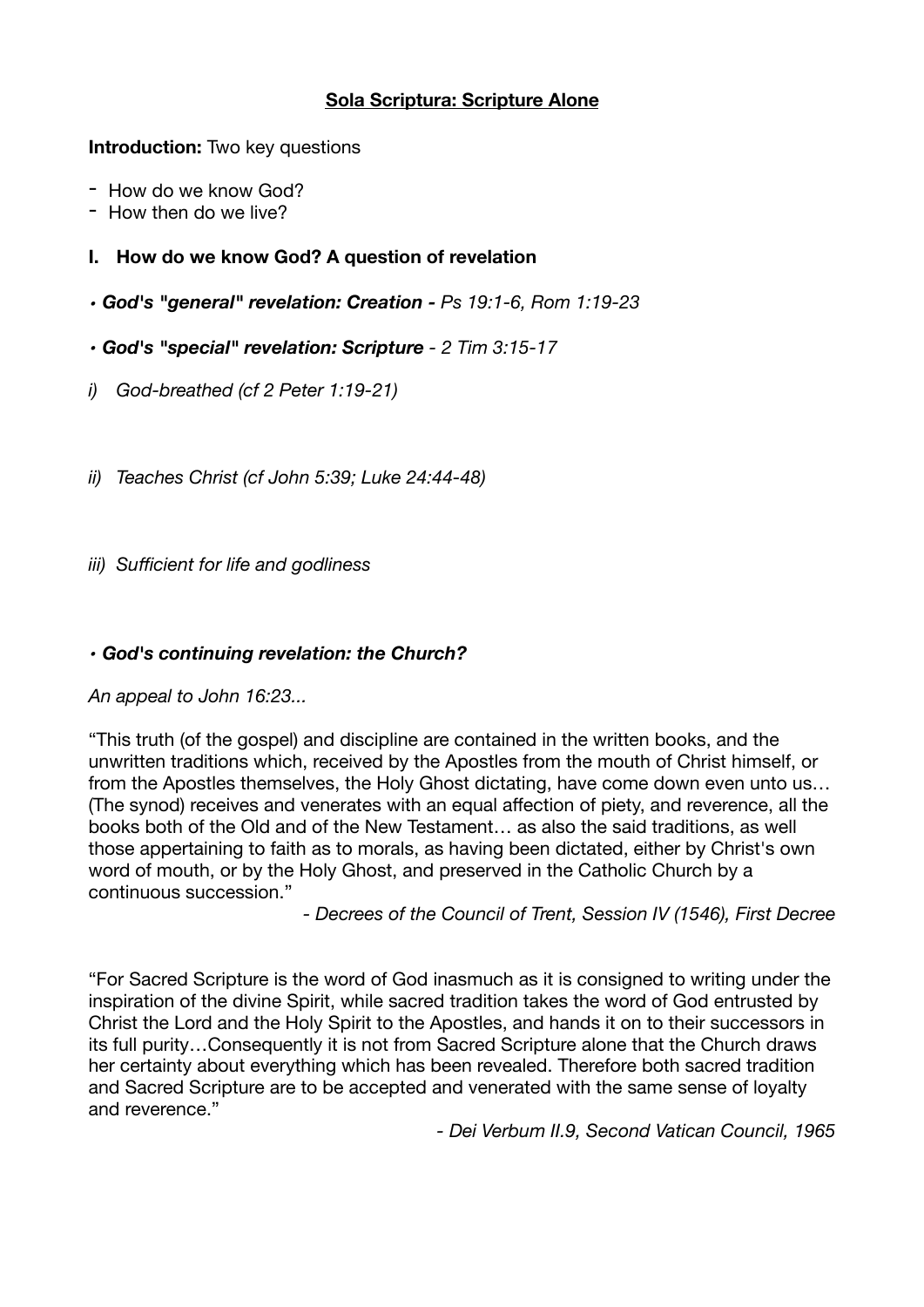Four claimed streams of revelation: 



# *• God's complete revelation: how has the Spirit guided the Church into "all truth?"*

### *John 14:26*

*"These things I have spoken to you while I am still with you. But the Helper, the Holy Spirit, whom the Father will send in my name, he will teach you all things and bring to your remembrance all that I have said to you."* 

#### *John 15:26*

*"But when the Helper comes, whom I will send to you from the Father, the Spirit of truth, who proceeds from the Father, he will bear witness about me. And you also will bear witness, because you have been with me from the beginning."* 

#### *John 17:20*

*"I do not ask for these only, but also for those who will believe in me through their word…"* 

#### *John 20:30-31*

*Now Jesus did many other signs in the presence of the disciples, which are not written in this book; but these are written so that you may believe that Jesus is the Christ, the Son of God, and that by believing you may have life in his name.*

"We have learned from **none others** the plan of our salvation, than from those whom the gospel has come down to us, which they did **at one time proclaim in public**, and, **at a later period, by the will of God, handed down to us in the Scriptures**, to be the ground and pillar of our faith."

*- Irenaeus of Lyon, Against Heresies, 3.1.1* 

*Summary: The written Scriptures are the definitive and complete revelation of God: the Father perfectly revealing the Son through the Spirit inspired testimony of the Apostles, that we might be made wise for salvation in Christ and equipped sufficiently for the godly life.* 

**Implication:** God has revealed Himself, so rejoice and listen to Him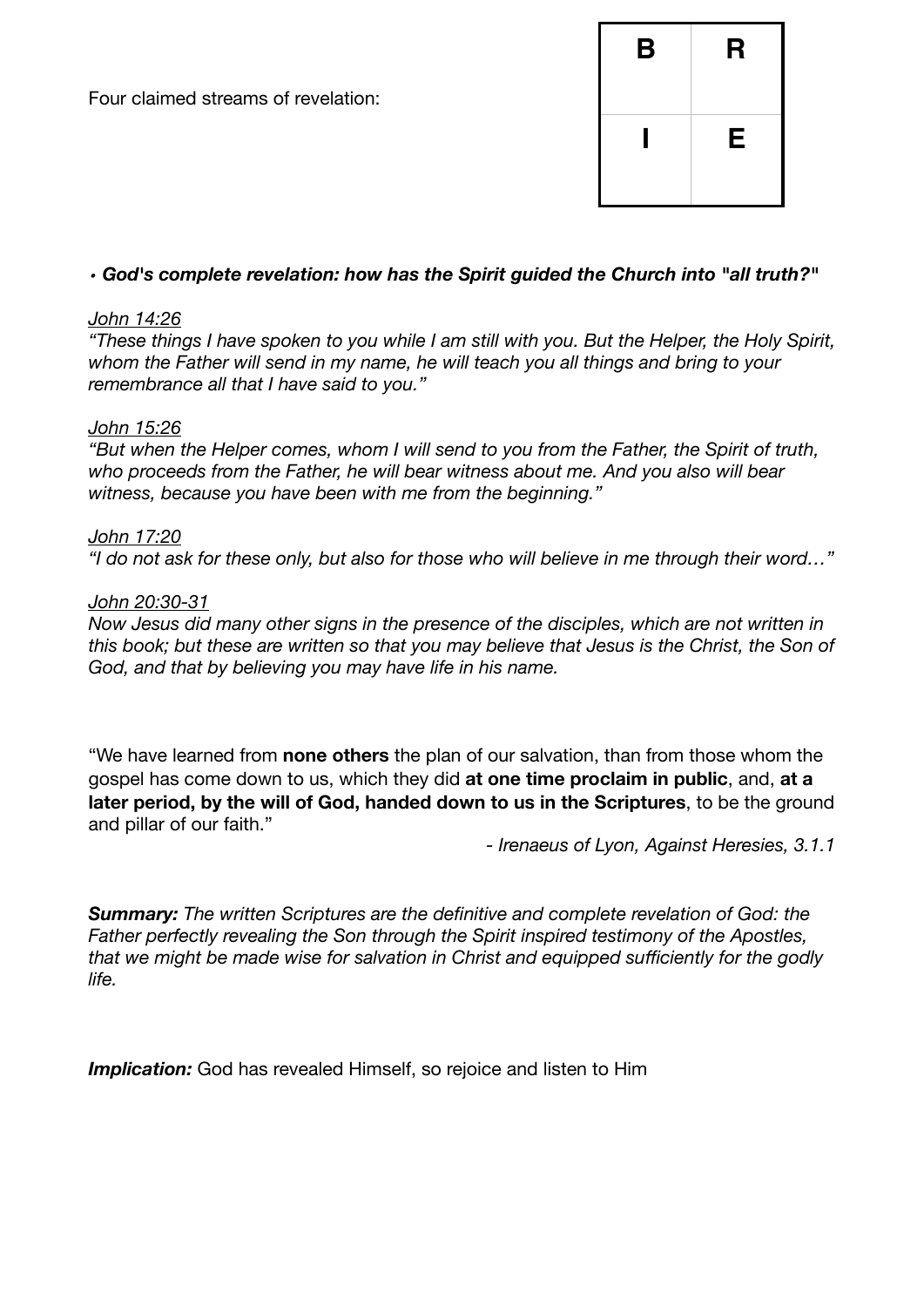# **II. How then do we live? A question of authority**

# *i) "Here I Stand:" Authority at the time of the Reformation*

*The tension between Scripture and Tradition:* 

Tradition I - Scripture as the authoritative standard for church tradition Tradition II - Scripture and Tradition as jointly authoritative

"He who does not accept the doctrine of the Church of Rome and pontiff of Rome as an infallible rule of faith, from which the Holy Scriptures, too, draw their strength and authority, is a heretic."

*- Sylvester Prierias, Dialogue on the power of the Pope, 1518* 

"This, then, is the difference. Our opponents locate the authority of the church outside God's Word; but we insist that it be attached to the Word, and do not allow it to be separated from it."

*- John Calvin, Institutes, IV.8.13* 

# *ii) "Your word is truth:" Authority today*

### *A. The Church is ruled by Christ through the word, not the other way around*

"It is clear, therefore, that sacred tradition, Sacred Scripture and the teaching authority of the Church, in accord with God's most wise design, are so linked and joined together that one cannot stand without the others."

*- Dei Verbum, II.10* 

"Scripture is not the word of the church; the church is the church of the word... The church exists in the space which is made by the Word."

*- John Webster, Holy Scripture: A Dogmatic Approach* 

*B. Sola Scriptura, not nuda Scriptura* 

The Bible - Magisterial authority



Tradition, Reason and Experience - Ministerial authority *C. God's word is to be in the driving seat of the Church (cf Acts 2:42, 4:33, 5:42, 6:4)* 

*2 Timothy 4:1-2*